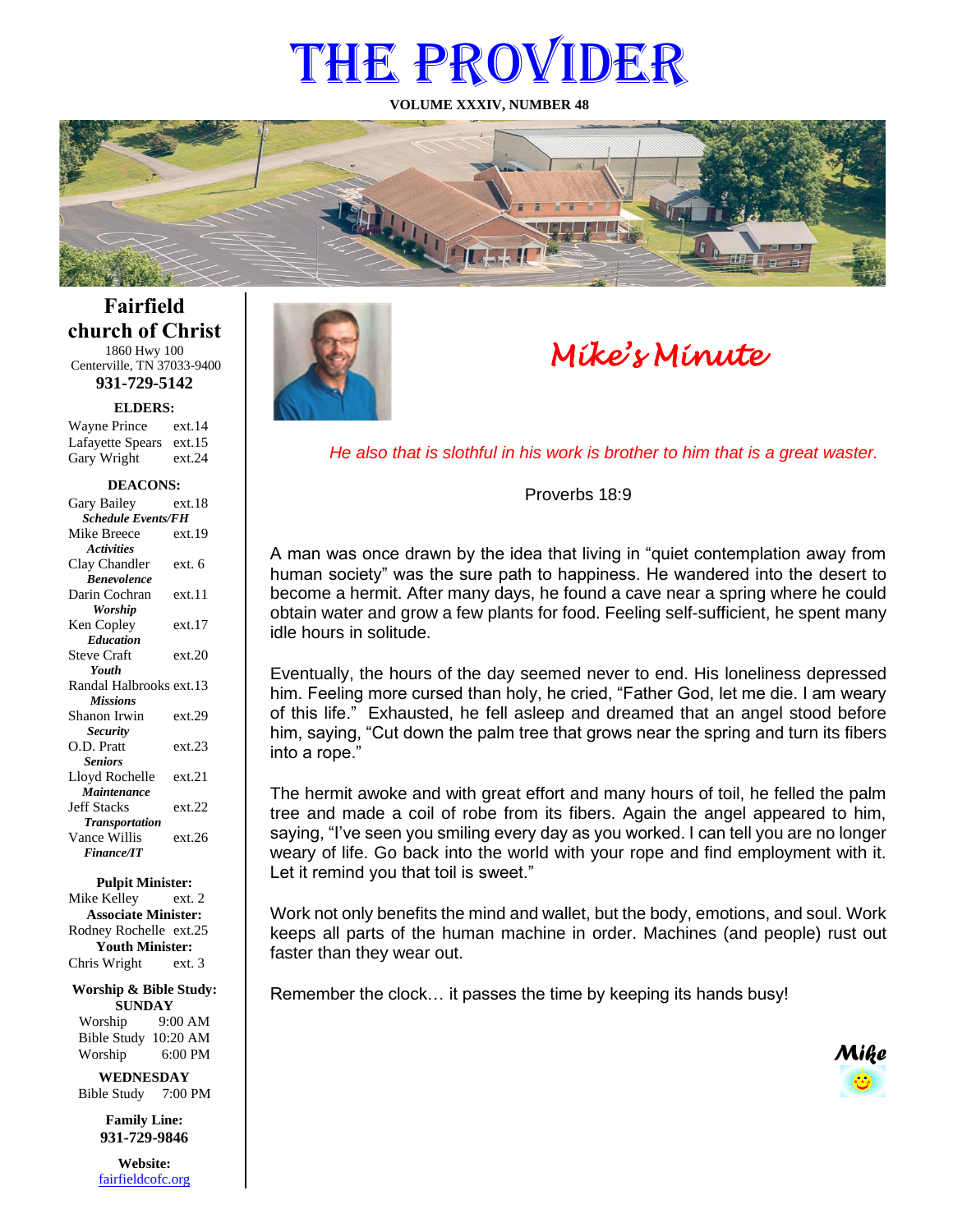

The elders will meet with the ladies of the congregation this Sunday at 5:00 pm. This meeting will be in the fellowship hall.

There will be a mission meeting next Wednesday, December 15<sup>th</sup> in room 104.

We are in need of van drivers!! Please see Jeff **Stacks** if you would be willing to drive. Men as well as women are asked to help out with this.

We are also in need of help with the camera and streaming of our services. If you are interested and willing to help, please see **Mathew Wright**.

ATTN: Please remember to check the card box in the front foyer.

## MEMORIALS

A special contribution was given in memory of **Raymond Stoltz** by **Walter (Chug) & Johnnie Ruth Elrod.**

## RESPONSES

**Dawn Mayberry** placed membership here with us.

We are happy to announce that **Jesse Stacks**, son of Jeff and Angie, was baptized Sunday afternoon by Mike Kelley.



**filem** y'all prepared after the burial and the many prayers. Our families would like to thank you all for the food Thank you all! We love each and every one of you! In Christian Love, Brenda Stoltz



**Dec 12 -** Middle/HS Christmas party, meet at FH at 5 pm **Dec 19 -** Christmas puppet show during evening service



*Members:* Amber Kelley, Harry Fielder, Derek Hutchings, Bobby McCoy, Carolyn Phillips, Deborah Peery, Diane Coates, O.D. Pratt, Dewayne Victory, Carleigh Liddell, Marlin Lawson, June Prince, Helen Shanes, Bob James, Kenneth Chandler, Thomas Haskins, Lou Dickens, Paul & Noble Victory, James Coates & Harry & Jo Ann Totty.

*Friends & Family:* Rebeca Mears, April Dillingham (mother of Dale), John Plemmons, Jr, David Dansby (St. Thomas West), Darlene Rounsavall, Greg McCord, Greg Zoller, Seth Williams, Elizabeth Dunn, Mike Rhea, Mike & Nancy Bradley, Mike Harvill, Kelley Wilson, Glen England, Isaiah Locke (& family), Jeremy Primm, Melvin Roberson, Willie Taylor, Ronald Loveless, Billie Church, Daniel Spears, Ann Spencer, Thomas Brady, Donald Brady, Rachael Bellis, April Benson, Michael Noonan, Doris Elam, Neil Jobe, Adam Lawson, Evan Boyd, Donna Gaspard, Roman Surra, Anthony & Rita Stacks, McKinley Moore, Jimmy Jenkins, Ruby Church, Carolyn Nash, Kathy Swinford Coleman, Grayson Gunter, Jimmy George & William Dale Nash.

*Life Care:* Hester Moss, Garland Horner, Joyce **Cayce** 

*St. Thomas Hickman Nursing Home:* Barbara Beard, Naomi Bailey

*Olive Branch Senior Living, Dickson:* Martha Page

Take up faith, with which you can<br>extinguish<br>all the<br>flaming<br>arrows of the evil one". Ephesians  $6:14-18$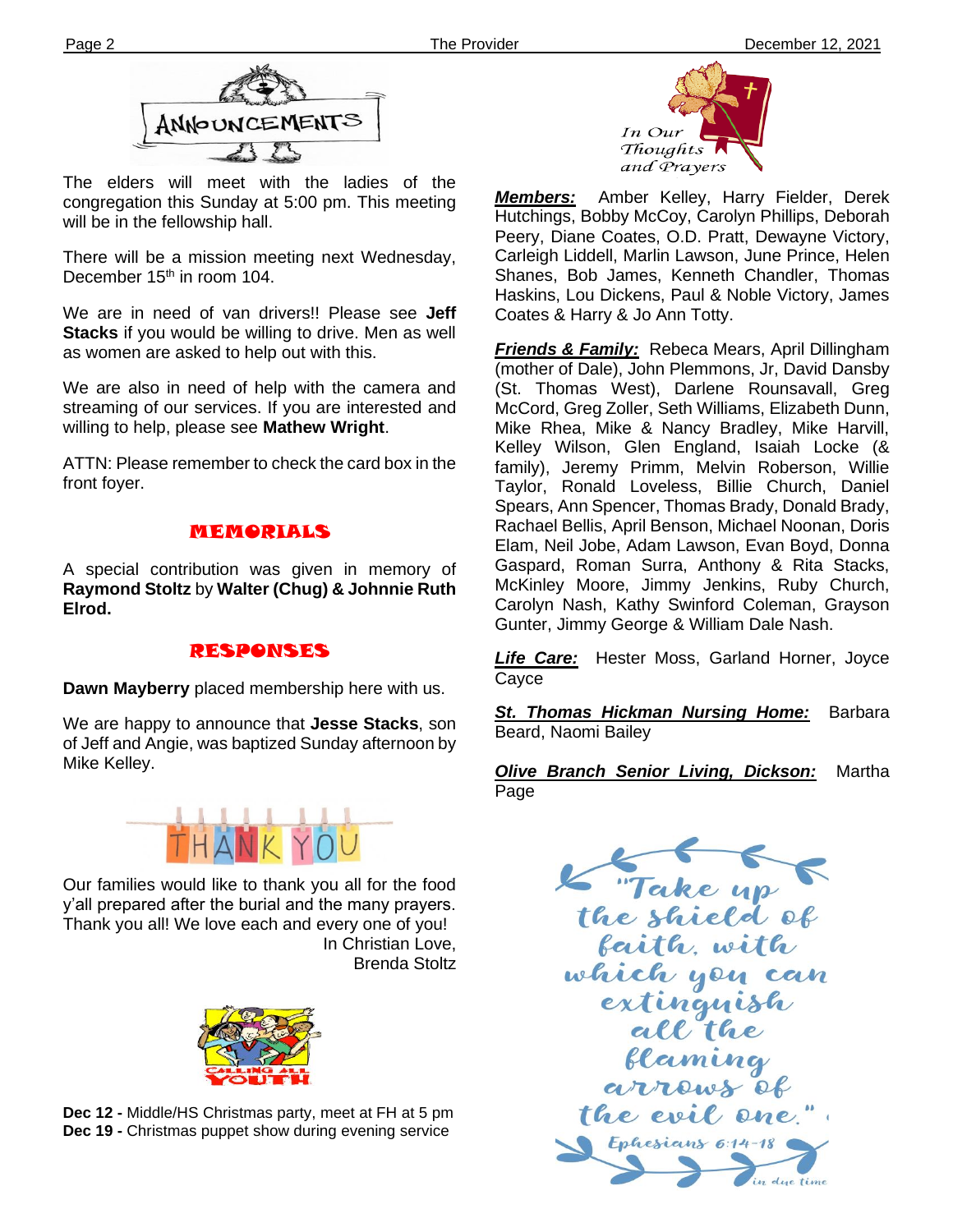

#### **Center Fielders News** "Self-Driven or Servant"

 We live in a world of selfishness. People covet and seek for recognition and respect. The goal of many is a prosperous career that places one high on the scale of human rank and yields an early and ample retirement plan. Fads and styles flourish and fashion industries thrive because people want to stand out. Actors and athletes strive for supremacy. Protests and riots take place when people feel injustice. It seems that man's main mark, is to leave his or her mark on society. They pursue in whatever way they please.

 In a human and selfish society, Jesus' life provides a wonderful example!! Philippians 2:7 spells out that example in simple English; "But made Himself nothing, taking the very nature of a bond servant, being made in human likeness." Just about complete opposite of what society imposes on us today. We need to ask ourselves daily, "What does my reputation mean to me?" We may not go to the extent that someone goes to receive recognition, but how do I respond when someone corrects me or challenges me? Do I rise in self-defense or do I forget my reputation and accept it? What about when I hear slanderous and degrading comments about myself, my family, or even my achievements? Do we become defensive, or do we remember that outside of Christ, we have nothing to defend or protect?

amazing example to live up to! The meek person Folks, Jesus allowed men to unjustly kill Him as a criminal!! Could you imagine the looting and riots that would take place today? He was rejected by His countrymen, betrayed by a friend, lied about, and finally killed by the people He created, yet Isaiah said, "He never opened His mouth!" Could we stand in the face of all that and never say a word? What an does not care who is greater than them!!

*Obey God and watch Him work,*

*Rodney*



# MEN TO SERVE december 12

#### **SUNDAY MORNING:**

**Song Leader:** Darin Cochran  **Opening Prayer:** Vance Willis **Scripture Reading:** Wallace Smith  **Scripture: Psalm 136:1-4 Preside Lord's Supper:** Adam Jude  **Alternates:** Chris Wright, Gary Wright  **Announcements:** Jerrie W Barber  **Closing Prayer:** Woody Woodruff **Van Driver:** Gary Basford 931-628-0355

#### **SUNDAY EVENING:**

**Announcements:** Gary Basford **Scripture Reading:** Robert Graf  **Scripture: Ephesians 6:14 Song Leader:** Jeff Rose **Opening Prayer:** Adam Jude **Lord's Supper:** Edwin Wright, Gerry Hinson **Closing Prayer:** Kenneth Jett **Van Driver:** Gary Basford 931-628-0355

#### **WEDNESDAY NIGHT:**

**Announcements:** Randal Halbrooks **Song Leader:** Joseph Green **Opening Prayer:** Rodney Rochelle **Invitation:** Mike Kelley  **Van Driver:** Chris Love 931-994-7855

Give thanks to the LORD,

# FOR THE RECORD

 **WEEK OF December 5, 2021 MORNING WORSHIP 194 CONTRIBUTION: \$5666 2021 WEEKLY BUDGET \$4167**